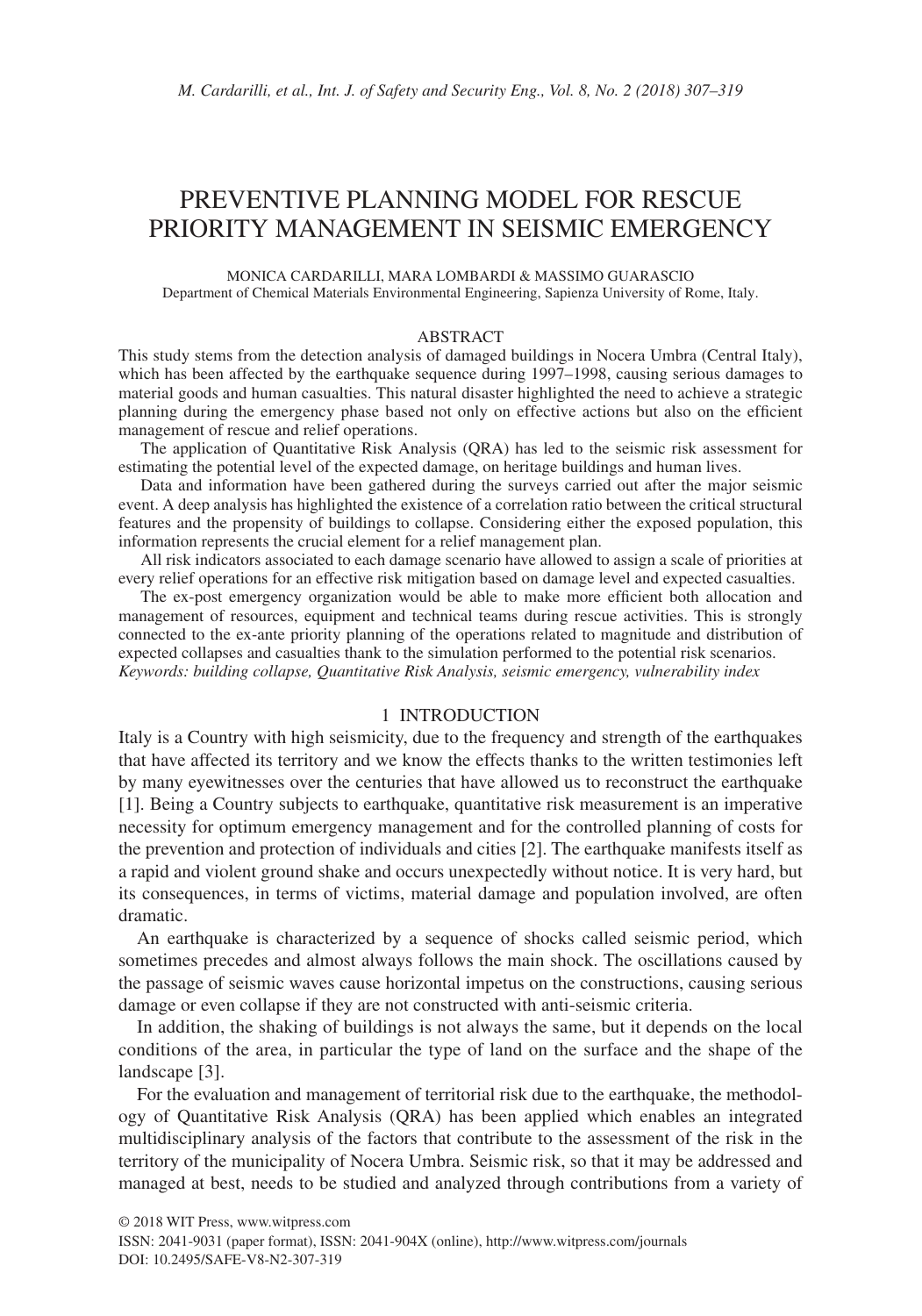disciplines and sectors such as seismology, geophysics, geomatics, structural engineering, and emergency.

## 2 GEOLOGICAL SETTING AND SEISMIC ACTIVITY

Nocera Umbra is a municipality in the province of Perugia. The town is located in the centre of a vast mountainous area, along Via Consolare Flaminia, which connects the towns of Foligno and Gualdo Tadino. Located on the top of a rock spur, dominated by the small River Topino and the Flaminia, Nocera Umbra, with its perched appearance, shows clear signs of its past defensive structure.

Nocera Umbra is characterized by the expanse of lithological formations ranging from Red Scaglia to Marnoso-Arenacea, attributed to the Appennines series.

The latter shows the alternation of sedimentary rocks (limestone, marl, clayey and marble limestone), each with different lithological and mechanical characteristics, above which there is a layer of heterogeneous soil with poor mechanical properties. There are therefore differently erodible soils.

Seismic Microzonation evaluates site local effects as those effects that involve changes in the seismic wave propagation (amplification or reduction) in the more superficial layers of soil. Seismic Microzonation studies allow to characterize the territory by identifying and delimiting areas with homogeneous behaviour, distinguishing between stable zones, stable zones Susceptible to local amplification and areas subject to instability. For Nocera Umbra, the amplification zones have been obtained using the map of the amplification zones, as illustrated below.

In the present study, we will use the FA amplification factors from the detailed microsynculation investigations carried out [4].

Started in September 1997, the earthquake struck the fascination of the Apennine chain between Marche and Umbria, already home to destructive earthquakes.

The intensity of the strongest shock (5.8 Richter - IX Mercalli) is in line with those of the historical earthquakes that have affected East Umbria in the past.

## 3 SEISMIC RISK ASSESSMENT

Italy is one of the most seismic countries in the Mediterranean because of the frequency of earthquakes that have historically affected its territory and the intensity that some of them have achieved, resulting in a significant social and economic impact.

The seismic risk assessment for Nocera Umbra was conducted using the QRA methodology, in particular by using the ETA (Event Tree Analysis).

This analysis, in fact, is based on a logical-intuitive structure. In addition, since the succession of steps describing the evolution of the danger flow is chronological, it is easy to traverse the chain of events that derive from an initiating event and reproduce the flow itself. It is in fact, as a sequential and interconnected representation of all possible alternative paths of evolution of danger scenarios triggered by a seismic event. Each event consequence is associated with a conditional probability from all previous events in the branch [5].

3.1 Initiator event probability

The knowledge of the Italian seismicity is made possible by the great number of studies and documents about the effects that earthquakes have provoked in the past in the various geographical areas. Especially in recent years, these studies have been used in regional analysis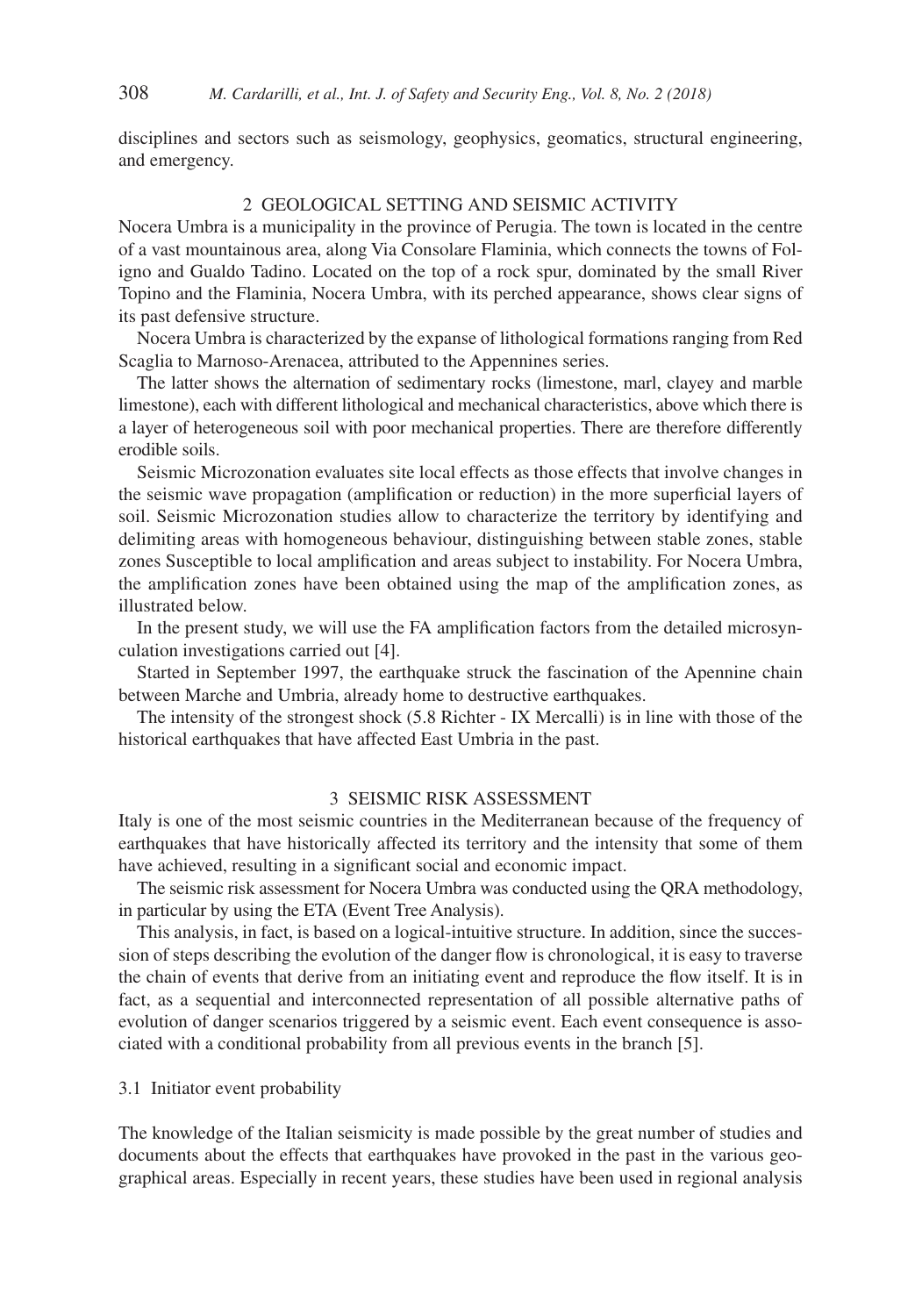for zoning (seismic classification) or Microzonation. In the latter case, the assessment of the hazard involves the identification of areas which may, during a seismic shock, be subject to amplification phenomena.

The likelihood of occurrence associated with the initiating event may be evaluated from the probabilistic maps of the seismic hazard of the national territory, expressed in different shaking parameters on a square mesh grid of approximately 5 km per side, provided by the INGV (National Institute of Geophysics and Vulcanology). The maps used for the present work report the maximum horizontal acceleration of the ground as defined by [6] as the shake parameter, corresponding to PGA.

These maps have been calculated for different probability of overcoming in 50 years. For each estimate, we get the 50th percentile distribution (median map, which is the reference map for any probability of overcoming). Thus, Hazard Curves have been reconstructed showing the PGA trend for the various annual overcoming probabilities needed to determine the likelihood of occurrence of the Initiator Event (P(EI)).

By constructing a semi-logarithmic graph that has ascending times and ordered PGA thresholds, it is possible to determine the return time, starting with the PGA value of the event of September 26th, 1997 for Nocera Umbra, obtained using the Attenuation Law [7], which was derived from a European database consisting of 422 recordings generated by 157 earthquakes measuring magnitude Ms between 4.0 and 7.9, and a focal depth of less than 30 km.

$$
\log (PGA) = -1.48 + 0.266M - 0.922logr + 0.117S_A + 0.124S_S \pm 0.25
$$

where:

 $M$  = registered Magnitude

 $r = (d^2 + 3.5^2)^{0.5}$ 

d = focal depth (i.e. the distance between the Epicenter and the Hypocenter)

In the semi-logarithmic chart below, the ascending times are reported in relation to the different probabilities and the PGA thresholds for the 50th percentile are ordered.

From the intersection with the interpolation line, the corresponding return time was obtained (See Fig. 1).

Earthquake interception times follow the statistical distribution of a Poisson process. This means that each seismic event in an area is independent in time and space from previous events in the same area and does not affect spatial location, time of occurrence, and size



Figure 1: 50th percentile curve.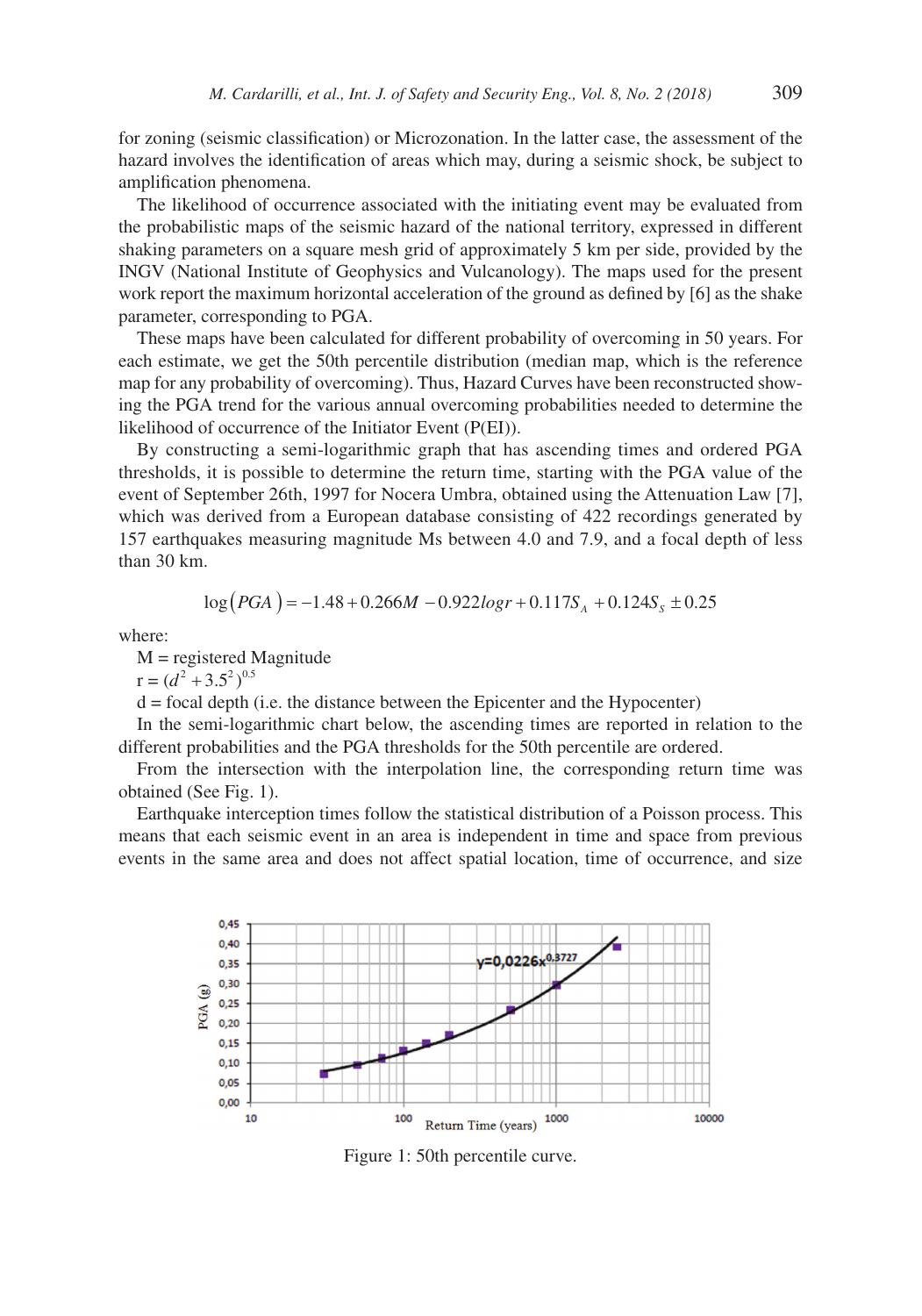(Magnitude) of subsequent ones. Thus, the probability of the Initiator Event is given by the following equation:

$$
P(EI) = \frac{(\lambda t)^n}{n!} e^{-\lambda t} = 1.06 \times 10^{-2} \left[ \frac{events}{year} \right]
$$
 (2)

Initiator Events are the starting point from which the Event Tree is drawn and represent the events that precede or start the chains of subsequent events. Starting from them, we identify the different scenarios of damage that depend on the severity of the consequences.

## 3.2 Propensity to collapse

The first Tree node represents the probability of the collapse event occurring for a given building. This is affected by several variables, the structural vulnerability of the building itself and the amplification of seismic shock, determined by the morphology and geological characteristics of the soil.

The estimation of structural vulnerability is a necessary step to understand the response of a building to seismic stress, that is, its propensity to damage in case of an earthquake [8].

The sample of examined buildings consists of 150 buildings, all of them masonry, located in Nocera Umbra. The choice of the sample was dictated by the desire to treat together buildings of the same type of construction and the fact that masonry buildings, both ordinary and monumental historical value, are one of the most vulnerable artefacts of the earthquake [9].

For the calculation of the vulnerability of the sample examined, the data in the 1st level detection, damage and promptness data for ordinary buildings in post-seismic emergency (AeDES Forms) were used. In activities that characterize the post-earthquake, a significant moment is usually represented by damage relief and the assessment of seismic agility. Post-seismic emergency agility assessment is a temporary and expeditious evaluation formulated on the basis of an expert judgment and conducted in a limited time. It is based on simple visual analysis and the collection of easily accessible information to determine whether buildings affected by the earthquake may be used while reasonably protected human life. AeDES Forms therefore quantify the damage reported by each building on the basis of the outcome of the assessment.

## 3.2.1 Building Features and Numeric Encoding

In order to arrive at the determination of the probability of collapse for each of the buildings under study, several different characteristic factors must be considered for each of them. The parameters assumed at the base of the vulnerability study were identified as more important factors for the description of the seismic behaviour of masonry buildings:

- Number of floors;
- Regularity of shape;
- Period of construction;
- Position in the aggregate.

The first two give information about building form and size, while the second ones about resistance and stability characteristics.

The height of the building has a significant influence on the resistance of the structures under the action of seismic motions. In fact, it plays a significant role under the effect of seismic stresses [10].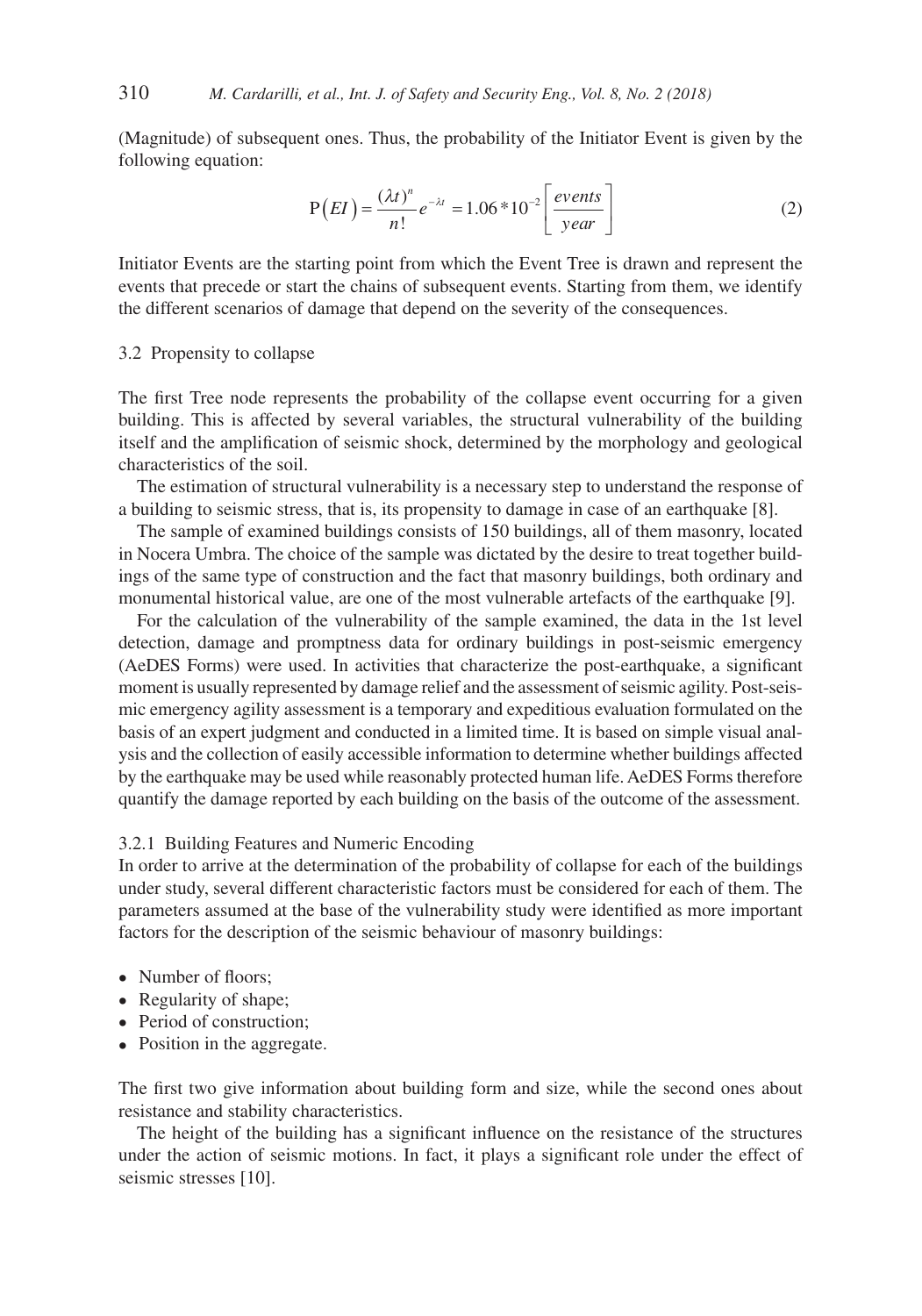Regularity in plan and height is an essential requirement for defining the seismic response of a building. An uniform distribution of strength and stiffness along the height of the building is a significant factor for the good seismic behaviour of the structure. Regularity in fact avoids the development of asymmetries and hence the formation of plastic hinges (weak points) resulting in an uneven concentration of agent stresses [11].

Construction period parameter takes into account existing regulations at the time of construction and therefore the construction techniques and the anti-seismic technologies used. For this reason, it was considered appropriate to take into account the main technical legislations for masonry buildings [12, 13].

Finally, it is also important to identify the location of the building within the structural aggregate: isolated, internal, at corner, at edge for considering possible interactions from structural contiguity between adjacent buildings (hammering phenomena).

Each property of the building has been divided into three classes and each one has been assigned to a category (red, yellow, green). The categories were attributed to the contribution of the individual class to the overall structural integrity of the building.

Using the values of post-earthquake damage reported on the AeDES Forms, a numerical conversion was performed by assigning to each of them a coding '0' no collapse, and '1' collapse, in order to achieve a dichotomous classification of the damage reported by the buildings, as below:

- Encoding '0' building does not collapse:
	- null;
	- slight damage;
	- average damage.
- Encoding  $'1'$  building collapses:
	- serious damage;
	- very serious damages;
	- destroyed.

The correlation coefficients for the four parameters, previously standardized, were calculated. A correlation analysis was carried out between all the variables considered.

The variance-covariance matrix was calculated, which coincides with the matrix of correlation in our case. It is possible thus to evaluate how much a pair of parameters are correlated, and the sign indicates whether the correlation is positive or negative.

The major correlation is between the position and the construction era, which are the parameters that provide information on the building's resistance. In particular, it turns out that the most recent buildings are in a corner or end position in the aggregate.

A good correlation is also between the building age and the number of plans: that is what it is indicating that most recent buildings have more floors.

| таріє т. Сопетанон шаніх. |          |           |       |            |  |  |
|---------------------------|----------|-----------|-------|------------|--|--|
|                           | Position | n. Floors | Age   | Regularity |  |  |
| Position                  |          | 0.016     | 0.431 | 0.101      |  |  |
| n. Floors                 | 0.016    |           | 0.164 | 0.028      |  |  |
| Age                       | 0.431    | 0.164     |       | 0.024      |  |  |
| Regularity                | 0.101    | 0.028     | 0.024 |            |  |  |

|  | Table 1: Correlation matrix |  |
|--|-----------------------------|--|
|  |                             |  |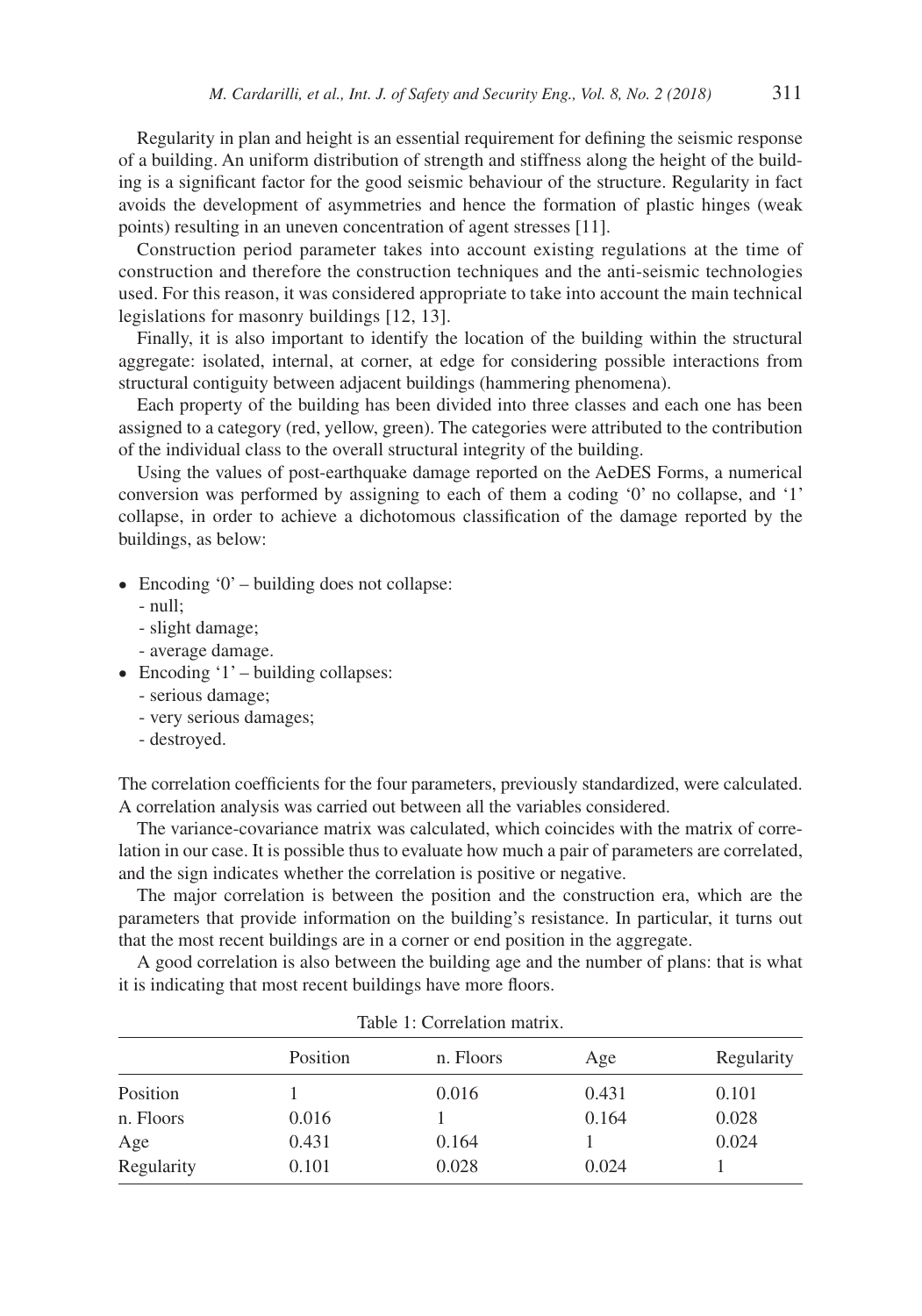One further consideration that emerges is that recent buildings are also the most irregular. To determine the weights to associate with each parameter, two different approaches have been used:

- 1. Principal Components Analysis (PCA);
- 2. Normalized-Correlation with 'Collapse does Not Collapse (C/NC)' variable.

## 3.2.2 Correlation analysis of collapsing

From the variance-covariance matrix, which coincides with the correlation matrix in the case of standardized variables, the main self-extractor is extracted to highlight the covariates between the variables considered. This was obtained by the factorial analysis method performed with the data processing software R.

The main driver co-ordinates represent the weights of the coded parameters. The positive weight indicates that the coarse reference parameter in the same sense with the other three, that is, the combined effect of the interactions and covariation is concordant. Another weighing system is the normalized correlation coefficients of each single parameter with the standard collapse/no-collapse variable.

The obtained variable was correlated with the four characteristic parameters of the buildings.

The parameters were taken individually to study how each of them influences propensity to collapse. From the weight analysis of the correlation coefficients, it may be seen first that they are all differentiated between them and with not very high values.

The position is the most linked feature of the propensity to collapse, while the number of floors is the least-related parameter. This is justified by the fact that the buildings, being in masonry, do not have a large variation of the floors parameter: most of it consists of two, three or four floors. So, as far as brick buildings are concerned, the collapse will be associated with other variables.

 In order to have a better visualization of the weights thus obtained, the percentages of buildings for the individual parameter encodings for the collapse/no-collapse variable have been calculated. The relative percentages of collapsed buildings were also evaluated.

## 3.2.3 Evaluation of the Vulnerability Index

Thus, with both the methodologies, the Vulnerability Index (Iv) for each building was calculated by adding the products between the weights obtained and the standardized encoded values of the building parameters. It is denoted that both calculated Iv have a percentage of 50% explained. Since the apparent capability of an Iv range has not been evident from the results of the calculated vulnerability indices, the graph has been comparing the two Indices thus obtained and returning the number of coincident values for each identified coordinate.

The value of the Iv, valued by correlation coefficients, is higher than the equivalence condition represented by the other one.

## 3.2.4 Regression model

Through the use of regression models, it was possible to extrapolate the value of the propensity to collapse, starting with the calculation of the vulnerability, using the data reported on the damage relief cards. To get the propensity to collapse from the estimated values of vulnerability and the collapse/no-collapse variable, the regression models have been applied.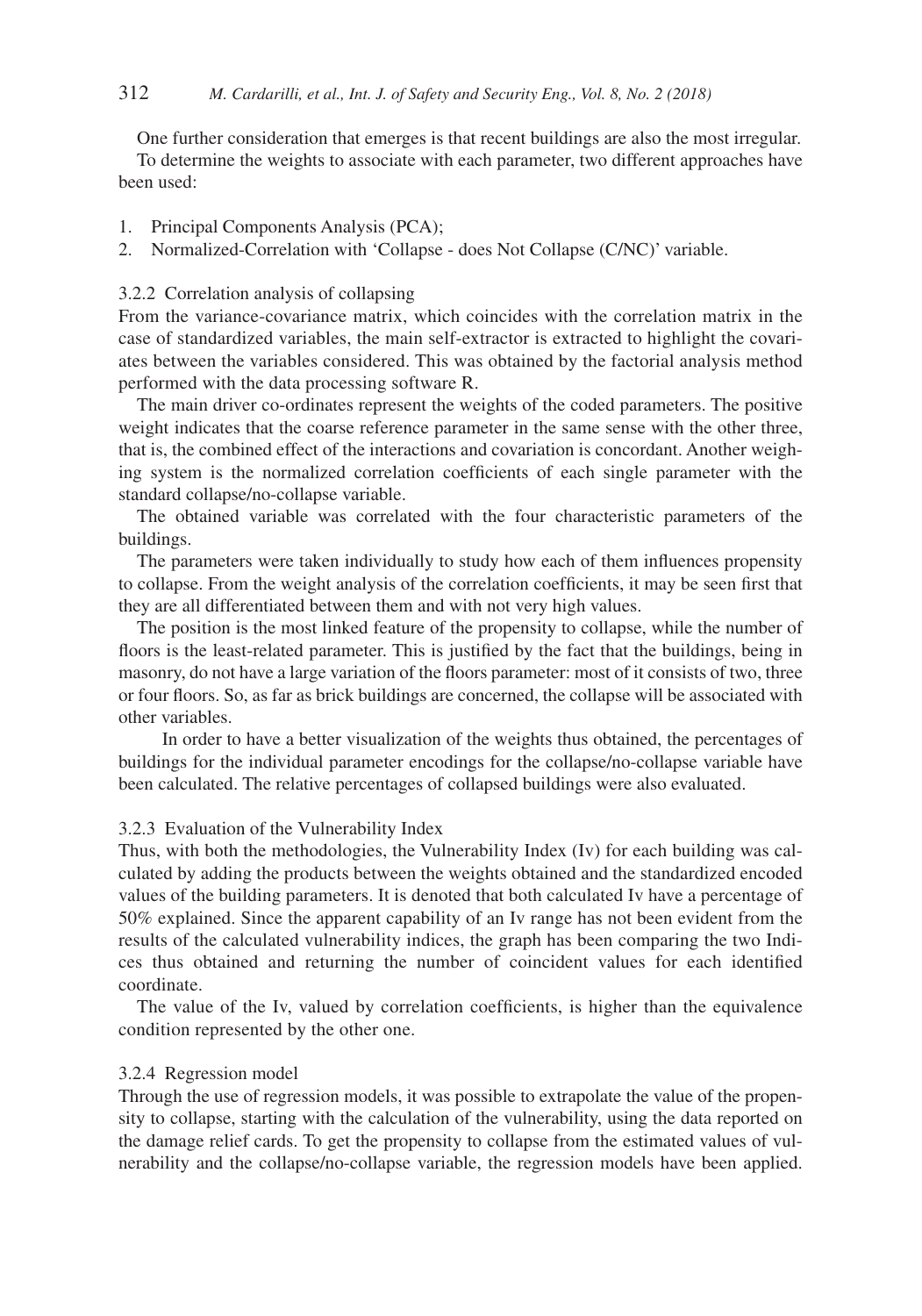The application of regression models to buildings surveyed with damage relief forms allows to estimate the probability of collapse depending on the vulnerability values and site amplification.

To analyze a dichotomous variable, we use Logistic regression, which represents a Generalized Linear Model (GLM) in which the link function is the 'logit' of the probability of belonging to a category (code '1') with respect to not belonging to it (code '0').

The propensity to collapse is then defined by the following equation:

$$
\theta = P(Y = 1) = \frac{e^{(\beta_o + \beta_1 x_1 + \beta_n x_n)}}{1 + e^{(\beta_o + \beta_1 x_1 + \beta_n x_n)}}
$$
(3)

where  $x_i$  represents the building vulnerability and local amplification, and  $\beta$  the regression coefficients.

The statistical significance (p-value) of the regression coefficients obtained from the first processing is higher than the respective value reported by the regression of collapse/nocollapse variable where both fall within the limit value of 0.05.

The second elaboration of the vulnerability estimated by correlation coefficients shows a significant increase in the statistical significance of the variable, hence the ability of the variable to explain the propensity to collapse.

The AIC index allows to evaluate the adaptation of data with the link used. The AIC indicator value from both outputs indicates a discrete adaption of the logit model to the data. The AIC of the second implementation also shows an improvement in model adaptation to data compared to the previous case.

The Iv model provides a p-value and a lower AIC, hence a greater statistical significance of the performed estimate and better model quality than the data implemented.

It may be observed that the highest values that characterize the range of the estimated vulnerability with the correlation coefficients are also reflected in its propensity to collapse. In particular, the range of the right table is also characterized by greater explanatory capacity, with a level of explanation of 61% versus 44% for the two different implemented Iv.

Since the Factor of Amplification plays an important effect, this is reflected in the value of the collapse probability, in fact the propensity values are increased in the minimum and maximum value of the range.

Based on the results of regression, it is considered that the most effective Iv in explaining collapses is the one resulting from second processing, as expected.

Regression models therefore allow for an estimate of the propensity to collapse that takes into account local seismic microzonation by providing an assessment of the most representative buildings and hence a more effective preventive action and/or more aware emergency management in the post-earthquake.

|     | Vulnerability | with Amplification |      |
|-----|---------------|--------------------|------|
|     | <b>PCA</b>    | C/NC               | C/NC |
| min | 0.07          | 0.08               | 0.33 |
| max | 0.51          | 0.69               | 0.93 |

Table 2: Propension to collapse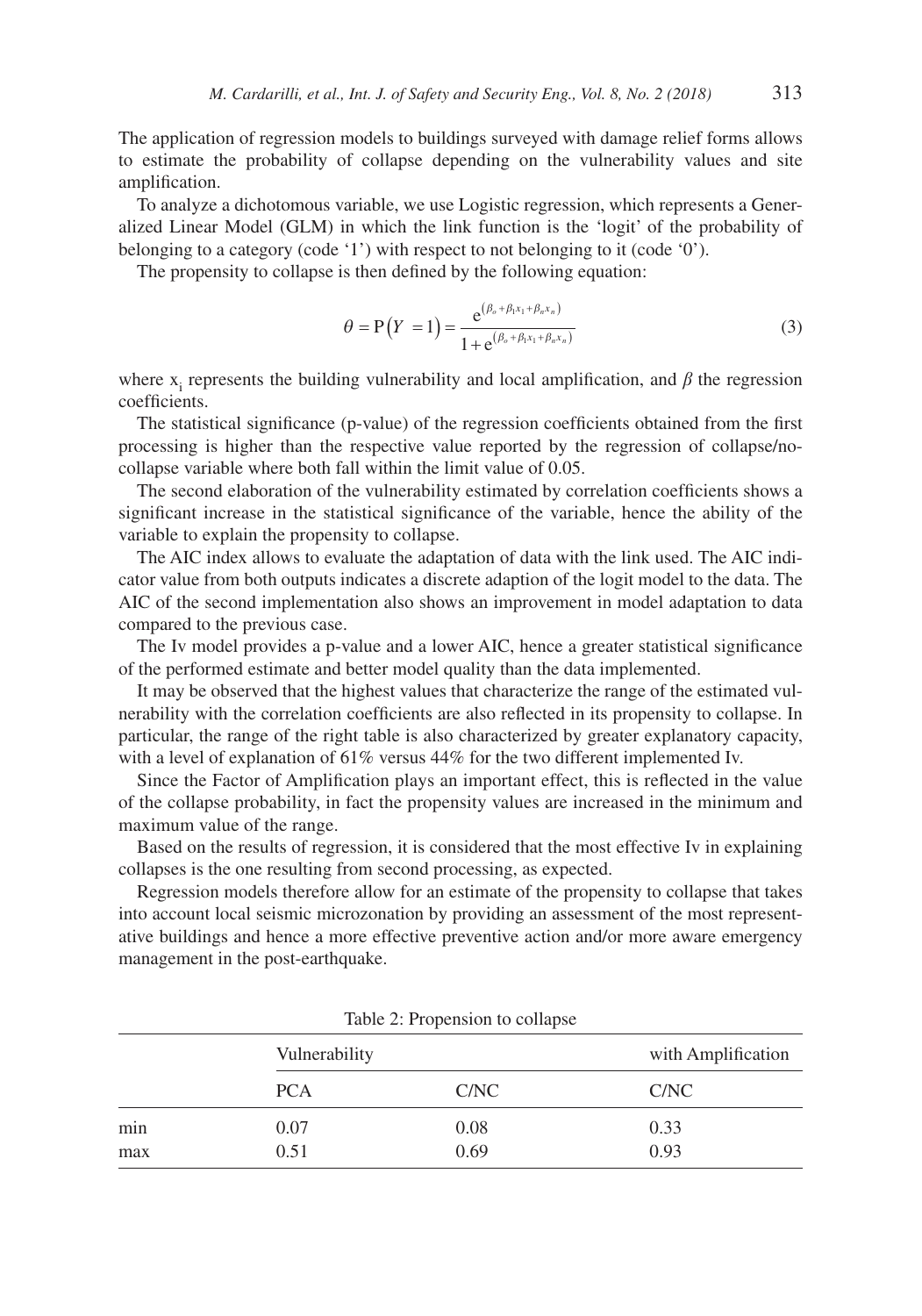#### 3.3 Salvability estimation

In the second and third bifurcations, crowding and exposure are considered. The second Tree node represents the exposure, expressed in this specific case in terms of human lives, as for civil protection purposes it is necessary to estimate the social losses expected as a result of an earthquake [14].

The starting data required for the quantification of the exposed to a given seismic event is that of the population resident in the analyzed buildings [15]. The population per building varies considerably depending on the location and is a function of the characteristics and dimensions of the buildings. To determine this parameter may be used the data provided by the ISTAT Census or the data reported on the AeDES Forms where available, as in our case. From the AeDES Forms, the number of occupants for each building was estimated by the exhibitors.

The earthquake event timetable is a determining factor for the estimation of the victims, as it affects the number of people present inside the buildings at the time of collapse [16].

In the construction of Events Tree must be considered two scenarios: daily and nightly by using Coburn model [17] applied to residential buildings.

The mediator most likely to influence the likelihood of an exposed individual being involved in the collapse is represented by the building and its vulnerability. In fact, injuries caused by the involved are caused by the size and mode of collapse of the building, depending on the type of structure, intensity and type of construction shock [18].

In the Coburn model, the parameters to be considered for determining the number of victims among the Exposed (E) people, in the case of masonry structures such as those in the present study, are as follows:

- Trapped (I):  $60\% * E$
- Victims (V):  $20\% * I$

By applying these reductive factors, the number of deaths associated with the earthquake is obtained according to the scenario assumed, which is indispensable for the quantification of the damage, both expressed in terms of human lives that in economic terms associated with one or more seismic events analyzed.

The second mediator affecting the salvability of these individuals is the management of relief, in fact, the lengthening of survival research times greatly exacerbates the likelihood of getting them out of life again [19].

In the construction of the Event Tree, a parameter is used that takes into account the speed of the intervention of the rescuers, assuming that it takes place within the first 48 h of the earthquake, beyond which the probability of survival is reduced to values below 30%.

3.4 Risk indicators and acceptability thresholds

In the last bifurcation is considered the efficiency indicator of emergency management that takes into account the rescue and self-relieving (salvability).

From Event Tree Analysis, it is possible to determine the probabilities of all possible endof-turn scenarios [20]. From the knowledge of the latter, the expected value for the scenario considered was the number of expected casualties [21].

Afterwards, the retrospective distribution was determined, which provides information on the social perception of risk (Social Risk).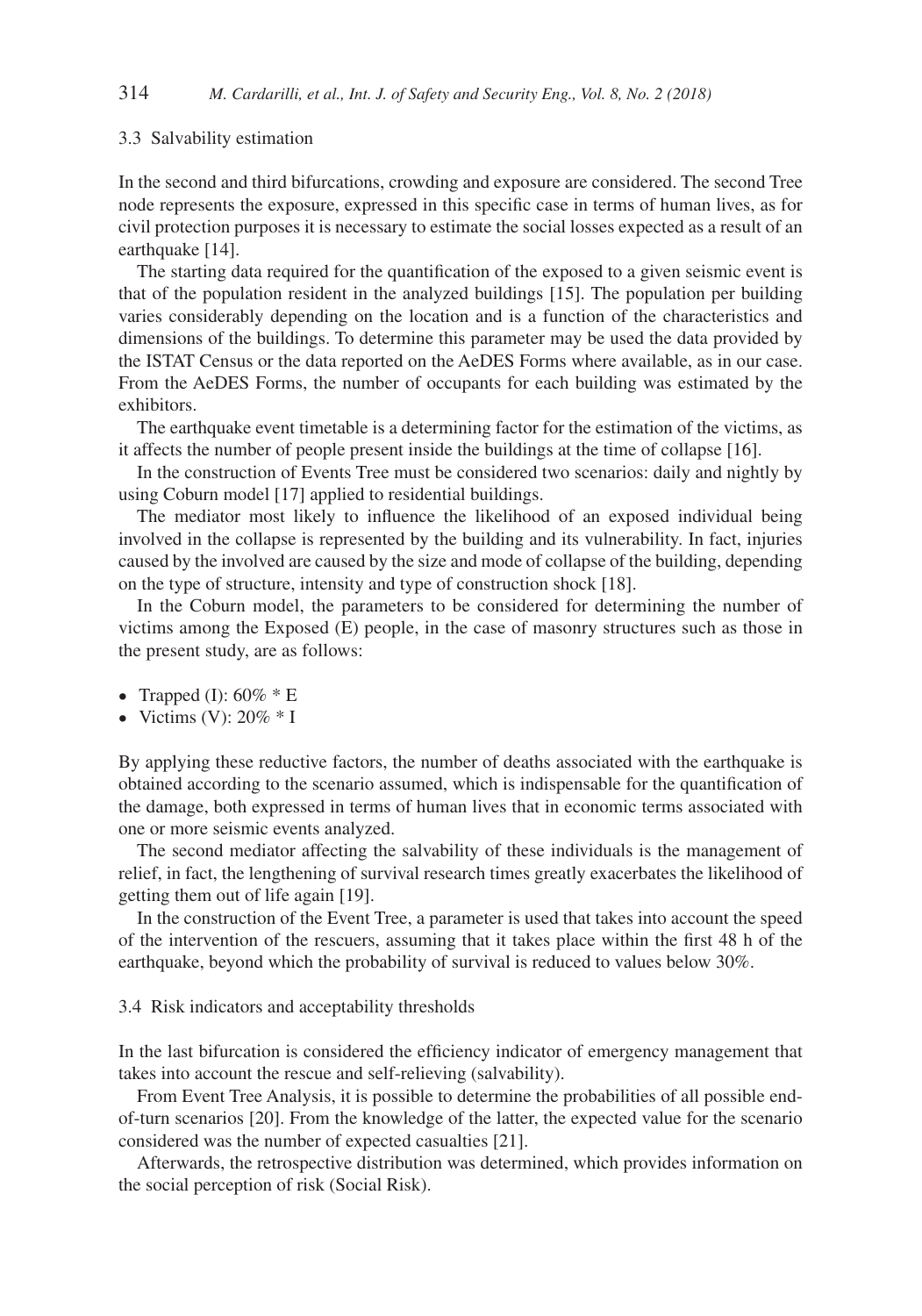Social risk perception may be expressed in terms of the Social Damage Curve, where the probability of overcoming the corresponding threshold in the order of P is associated with each possible degree of damage expressing the number of expected casualties N.

In order to develop prevention and mitigation policies, it was considered necessary to make the assessment scenario more complete by comparing the expected Risk Indicator with an appropriate limit value of the trend of the retrofitted distribution by means of curves representing tolerance limits considered socially acceptable or not acceptable.

The red line represents the threshold of unacceptability, while the green line is the threshold of acceptability.

Analyzing the graph above, we may see that the distribution of the retrofitting is completely within the threshold, although its performance is close to the straight line unacceptability.

It should be noted that the levels of acceptability of the cumulative risk used in the present study are those related to railway tunnels [22], which provide maximum values of acceptability and unacceptability of probabilities equal to  $10^{-4}$  and  $10^{-2}$ .

The area underneath this curve represents the Expected Value E(N), the Risk Indicator as sum of the number of casualties expected for the respective scenario.

From the graphic representation below, we may see the probability of achievement and/or overcoming the expected number of victims for a given PGA value (See Fig. 2).

#### 3.5 Mosaic model

For a rational and effective emergency management in a seismic event, it is necessary first to subdivide the whole urban grid into sub-areas, in order to associate one or more of them with each rescue team through the application of the 'Mosaic Model'. The territory on which buildings fall into is to be divided into 'tiles', or irregular polygons delimited each by urban road. The tiles at first are defined according to the roads deemed feasible in the event of an emergency.

In the specific case, having analyzed a small number of buildings, there were areas of intervention containing inside a comparable number of buildings.

The tiles, uniquely defined with increasing numbering, are the basic element on which to carry out estimates of the quantification of the victims and the injured in order to order the tiles on the intervention scale and associate them with the rescue teams [23]. Sending human resources and equipment is a priority in those cards that present more trapped and injured.



Figure 2: Social damage curve with acceptability thresholds (for a type building).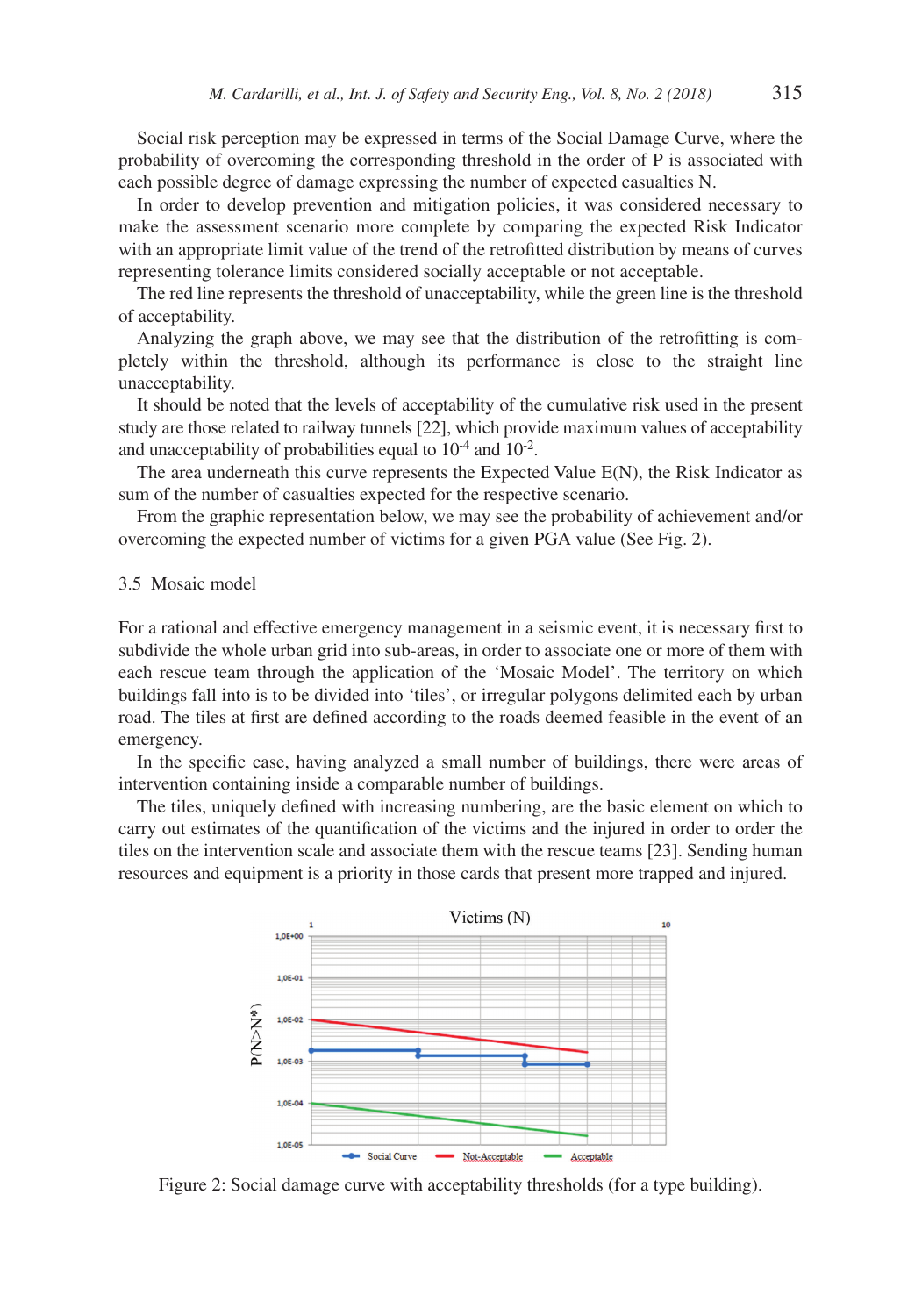Adding the wounded from the Event Tree for the buildings belonging to the same tile, the number of injuries was determined for each of them. In this way, it was possible to determine the intervention order of the rescue teams, starting from the tile with the most injured to the one with the least number (See Fig. 3). Tiles play a key role in organizing relief, estimating the number of injuries expected and sending the number of intervention teams needed. With the QGIS software, the tiles and their associated buildings were represented.

Other information that may be given to the tiles in addition to the number of wounded is the probability of collapse associated with each building for a previously assessed PGA date. This would provide useful guidance to rescue teams already in the early hours of the event, during which the rescuers work uninterruptedly to help the trapped potentially.

The evaluations were carried out for the most critical tile since it is characterized by buildings with maximum and minimum probability values, for the case study, and because it is ranked first in the ranking for the intervention order and therefore by the number of inhabitants.

The maximum and minimum trend of the tile has also been analyzed as a probability of overcoming the back-cumulated curve (See Fig. 4). In this case, the scenario of damage is represented by the collapse of buildings. The damage variable is between 0 (no building collapses) and 10 (collapses all buildings).



Figure 3: Intervention order for each tile.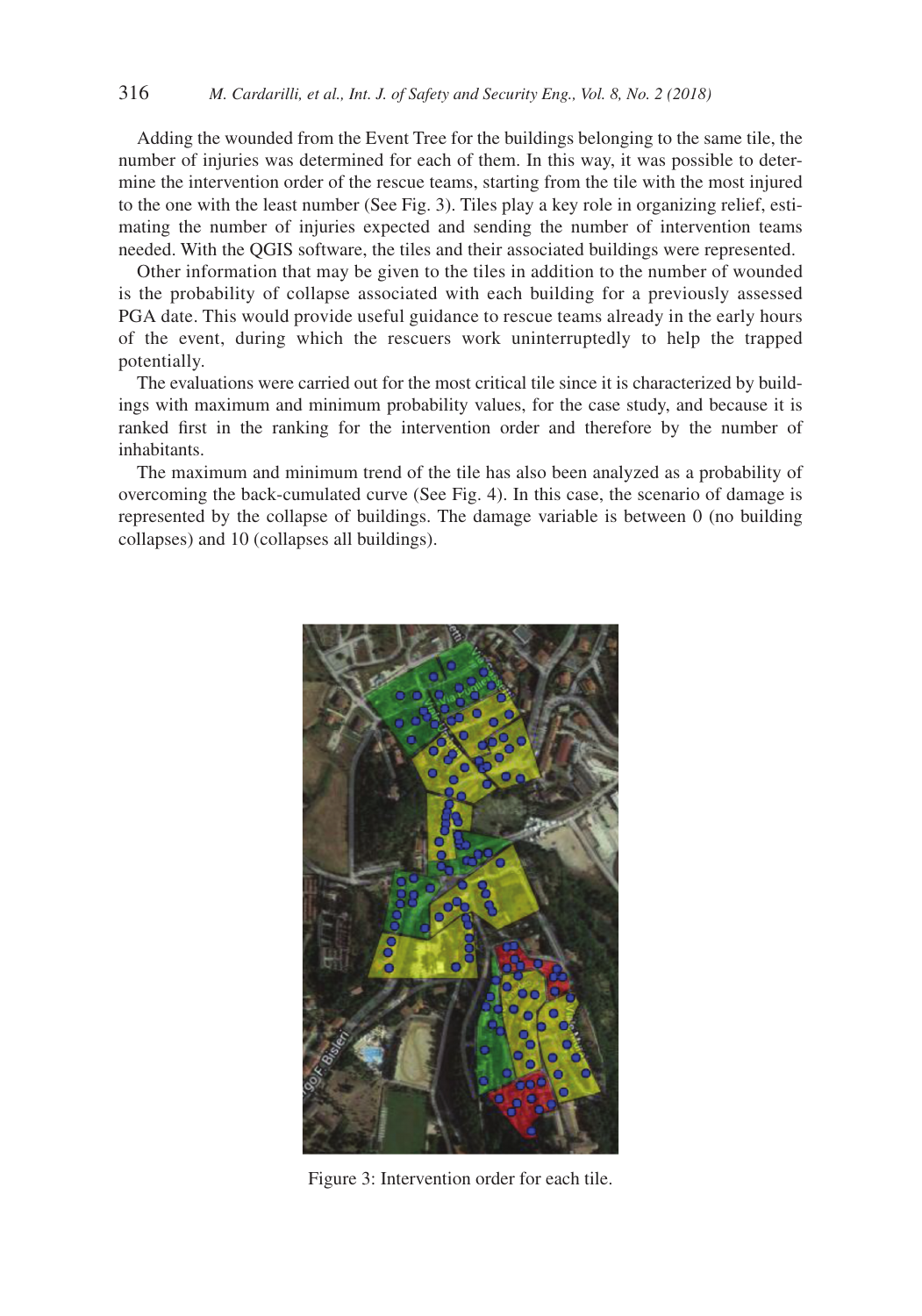

Figure 4: Maximum and minimum Social Damage Curves of the most critical tile.

### 4 CONCLUSION

The work involved the proposal of a methodology useful for the prevention, planning and management of the seismic emergency for the territory of the Municipality of Nocera Umbra. The analysis was carried out according to Events Tree that allows to determine collective and individual Risk Indicators based on the expected number of victims. Risk indicators have been evaluated either by referring to the victims or by the collapse of each mosaic 'tile' in the city itself: in the first case, the areas at greater risk within the urban area; in the second allows to compare the level of risk of different buildings.

The indicators would then allow for any intervention priorities for relief to reduce seismic risk. Inside each tile, in fact, the buildings that could have the largest number of victims were identified. It will be exactly those in which the team will intervene at the first moment of the emergency.

The data thus obtained, collected in the form of databases, represent an indispensable tool for timely and effective seismic emergency management.

The application of the described model and the 'mosaic' approach to an entire urban nucleus would allow for a planning of the emergency that is capable of first dimensionizing the resources needed to manage the post-earthquake at the variation of the magnitude of the shock.

Anyway for a more comprehensive and exhaustive analysis, if good quality data is available, other parameters such as degree of apprehension, height interception, site morphology etc. should be considered.

#### **REFERENCES**

[1] Ariki, F., Shima, S. & Midorikawa, S., Earthquake disaster prevention of Yokohama City. *Journal of Japan Association for Earthquake Engineering*, **4**(3), pp. 148–153, 2004.

https://doi.org/10.5610/jaee.4.3\_148

[2] Bal, I.E., Crowley, H. & Pinho, R., Displacement-based earthquake loss assessment for an earthquake scenario in Istanbul. *Journal of Earthquake Engineering*, **11**(2), pp. 12–22, 2008.

https://doi.org/10.1080/13632460802013388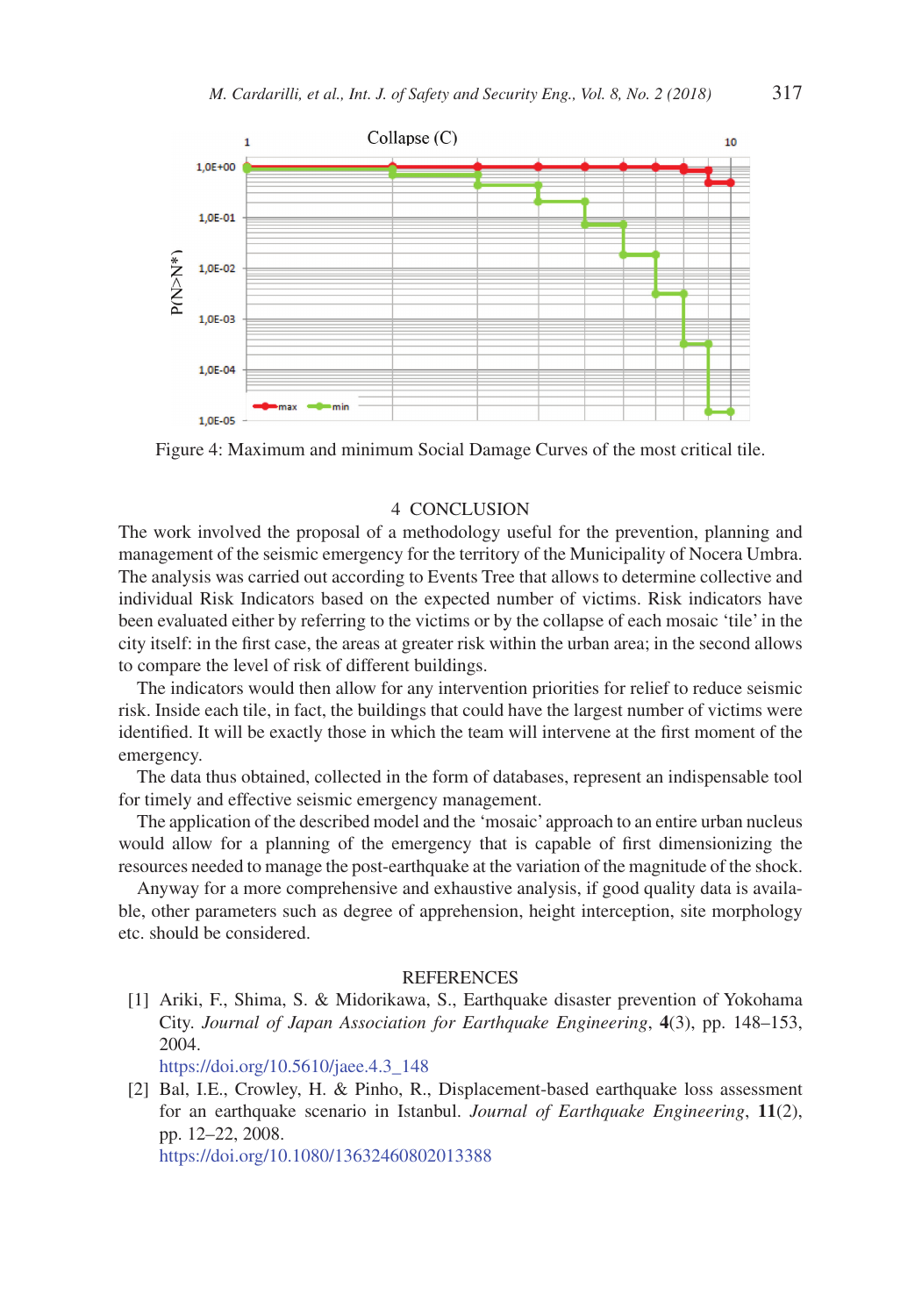- [3] Erdik, M., Sesetyan, K., Demircioglu, M.B., Hancılar, U. & Zulfikar, C., Rapid earthquake loss assessment after damaging earthquakes. *Soil Dynamics and Earthquake Engineering*, **31**(2), pp. 247–266, 2011. https://doi.org/10.1016/j.soildyn.2010.03.009
- [4] GNDT/SNN Ratio Seismic Microzonation Project Umbria-Marche Nocera Umbra: Seismic Microzonation Elements, Milan, 1999.
- [5] Spence, R.J.S., Coburn, A.W., Sakai, S. & Pomonis, A., A parameterless scale of seismic intensity for use in seismic risk analysis and vulnerability assessment. In: Society for References Earthquake and Civil Engineering Dynamics (ed.), *Earthquake Blast AND Impact: Measurement and Effects of Vibration*. Elsevier Applied Science, Amsterdam, 1991.
- [6] OPCM (2006) n. 3519
- [7] Ambraseys, N.N., Simpson K.A. & Bommer, J.J., Prediction of horizontal response spectra in Europe. *Earthquake Engineering & Structural Dynamics*, **25**, pp. 371–400, 1996.

https://doi.org/10.1002/(sici)1096-9845(199604)25:4<371::aid-eqe550>3.3.co;2-1

- [8] Calvi, G.M., Pinho, R., Magenes, G., Bommer, J.J., Restrepo-Velez, L.F. & Crowley, H., The development of seismic vulnerability assessment methodologies over the past 30 years. *ISET Journal of Earthquake Technology*, **43**(4), pp. 75–104, 2006.
- [9] Lagomarsino, S. & Giovinazzi, S., Macroseismic and mechanical models for the fragility and damage assessment of current buildings. *Bull Earthquake Engineering,*  **4**, pp. 445–463, 2006.

https://doi.org/10.1007/s10518-006-9024-z

- [10] Larionov, V., Frolova, N. & Ugarov, A., Approaches to fragility evaluation and their application for operative forecast of earthquake consequences. *All-Russian conference* "Risk- 2000", ed. A. Ragozin, ANKIL, Moscow, pp. 132–135, 2000.
- [11] Yeh, C.H., Jean, W.Y. & Loh, C.H., Damage building assessment for earthquake loss estimation in Taiwan. In: *Proceedings of the 12th world conference on earthquake engineering*, Auckland, New Zealand, Paper No. 1500, 2000.
- [12] Italian Regio Decreto (1937) n. 2105, 22nd November.
- [13] Italian Ministerial Decree (1987) n. 141, 9th January.
- [14] Bommer, J., Pinho, R. & Crowley, H., Using a displacement-based approach for earthquake loss estimation. *Advances in earthquake engineering for urban risk reduction,*  eds. S.T. Wasti & G. Ozcebe, Springer, Dordrecht, 2006.
- [15] Crowley, H., Pinho, R. & Bommer, J.J., A probabilistic displacement-based fragility assessment procedure for earthquake loss estimation. *Bulletin of Earthquake Engineering,* **2**(2), pp. 173–219, 2004. https://doi.org/10.1080/13632460802013388
- [16] Eguchi, R.T., Goltz, J.D., Seligson, H.A., Flores, P.J., Blais, N.C., Heaton, T.H. & Bortugno, E., Real-time loss estimation as an emergency response decision support system: the EPEDAT. *Earthquake Spectra*, **13**(4), pp. 815–832, 1997. https://doi.org/10.1193/1.1585982
- [17] Coburn, A. & Spence, R., *Earthquake Protection*, 2nd edn. Wiley, Chichester, 2002.
- [18] Spence, R.J.S., *Earthquake disaster scenario prediction and loss modeling for urban areas: LESSLOSS report*. IUSS Press, Pavia, 2007.
- [19] Di Pasquale, G., Ferlito, R., Orsini, G., Papa, F., Pizza, A.G., Van Dyck, J. & Veneziano, D., *Seismic scenarios tools for emergency planning and management.* In: Proceedings of the XXIX GAESC, Potsdam, Germany, 2004.